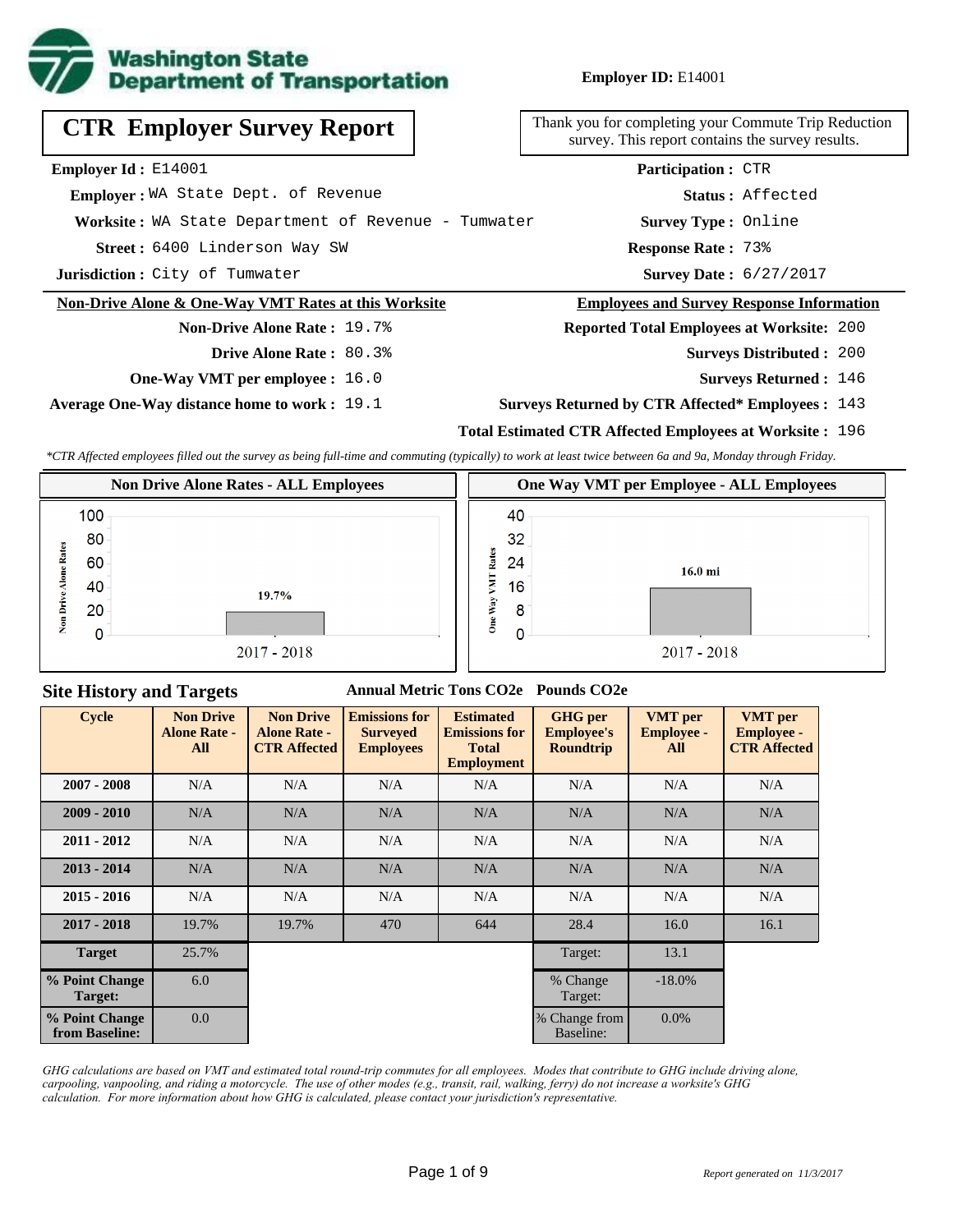

### **Commute Trips By Mode - All Employees**

**Q.4: Last week, what type of transportation did you use each day to commute TO your usual work location? (Mode used for the longest distance.)**



*\* Motorcycle-1 is now included in Drive Alone and Motorcycle-2 is included in Carpool. Information about these trips is still available by request.*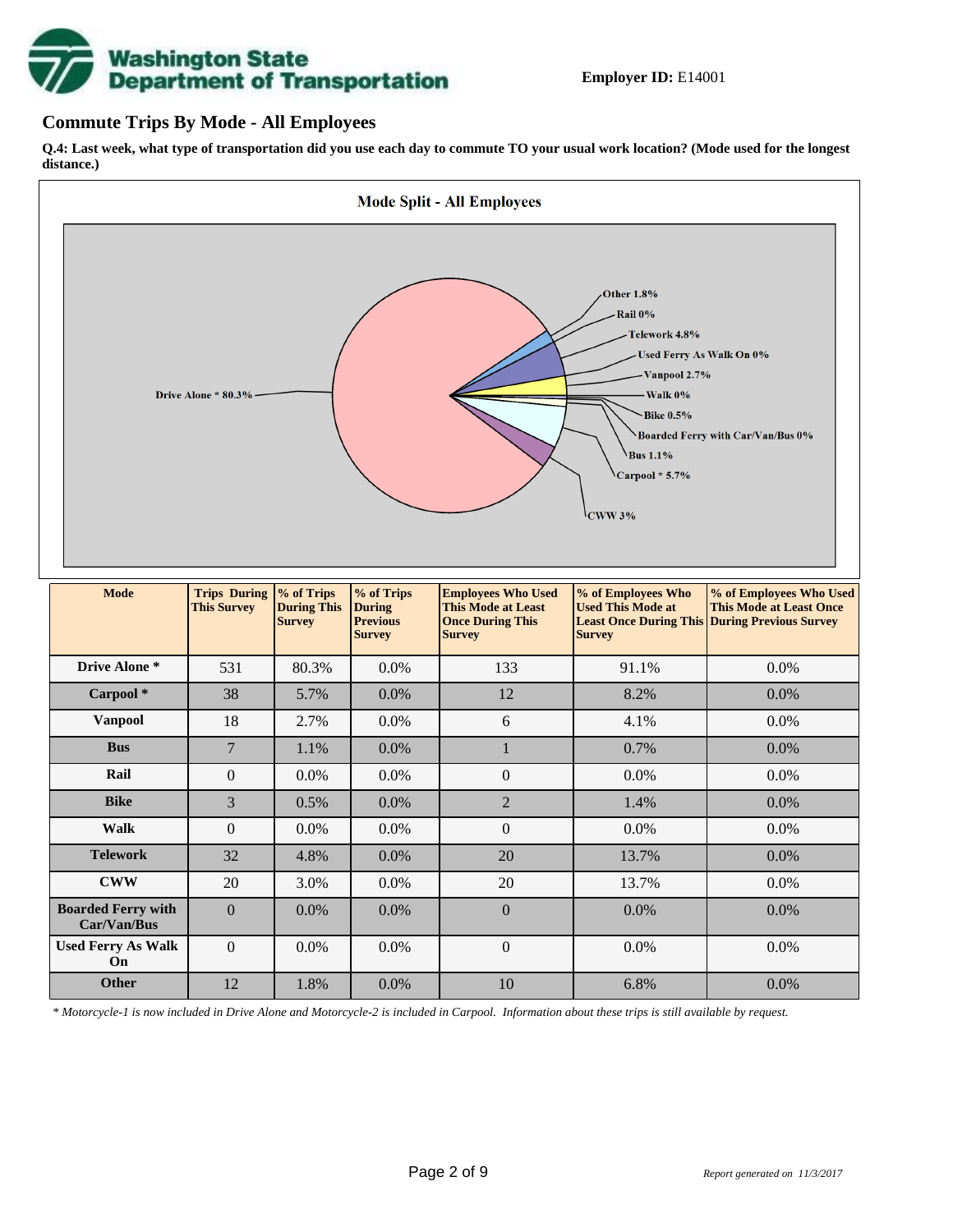

### **Commute Trips By Mode - Affected Employees**

**Q.4: Last week, what type of transportation did you use each day to commute TO your usual work location? (Mode used for the longest distance.)**



*\* Motorcycle-1 is now included in Drive Alone and Motorcycle-2 is included in Carpool. Information about these trips is still available by request.*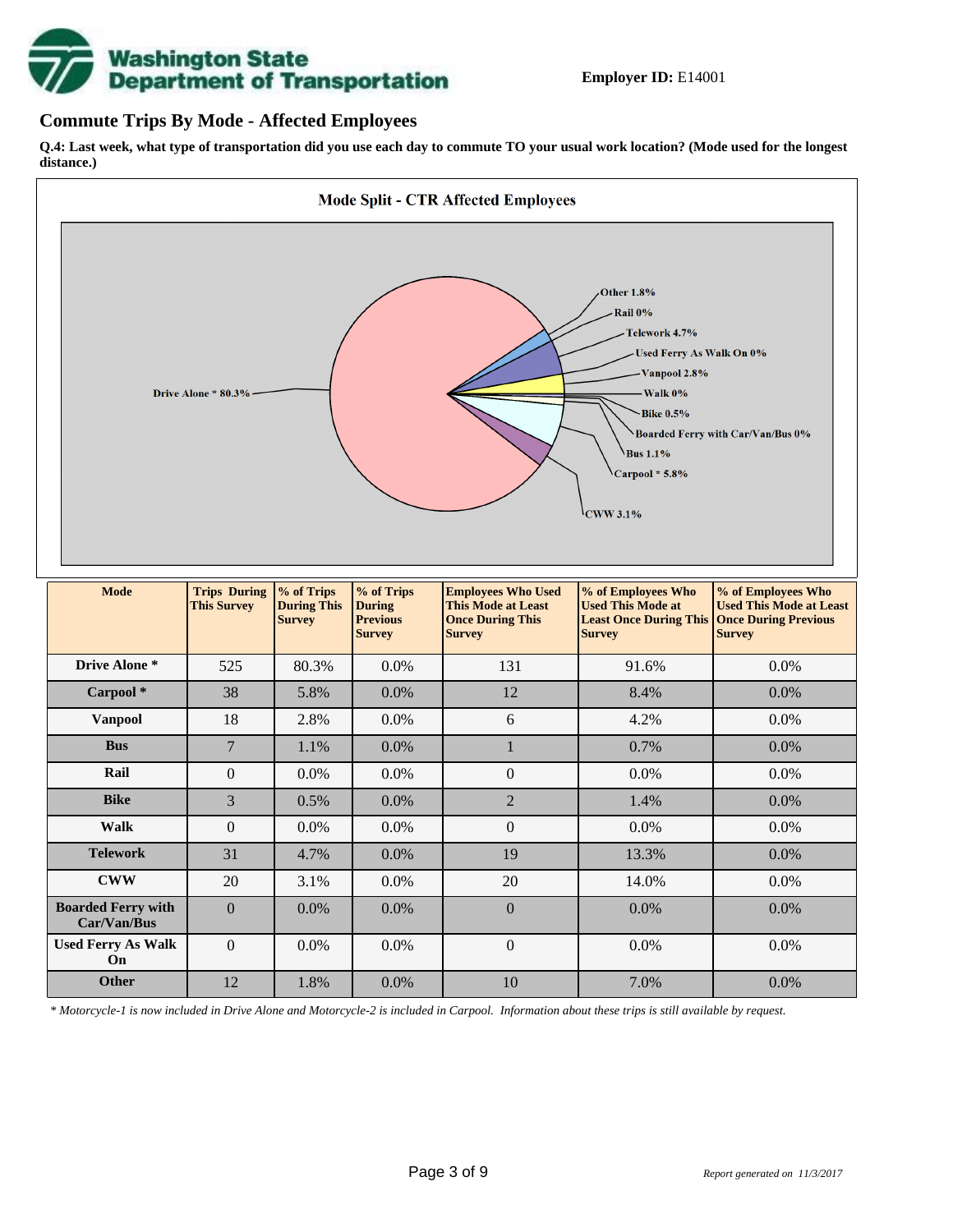

# **Alternative Modes - Number of Employees Who Used a Non-Drive Alone Mode:**

| <b>Non-Drive Alone</b><br><b>Number Of Days</b> | Exactly this $# of$<br><b>Employees</b> | <b>Exactly this % of</b><br><b>Employees</b> | At least # of<br><b>Employees</b> | At least % of<br>employees |
|-------------------------------------------------|-----------------------------------------|----------------------------------------------|-----------------------------------|----------------------------|
| 0 Day                                           | 88                                      | 60%                                          | 146                               | 100%                       |
| 1 Days                                          | 26                                      | 18%                                          | 58                                | 40%                        |
| 2 Days                                          | 9                                       | 6%                                           | 32                                | 22%                        |
| 3 Days                                          | 13                                      | 9%                                           | 23                                | 16%                        |
| 4 Days                                          | 5                                       | 3%                                           | 10                                | 7%                         |
| 5 Days                                          | 4                                       | 3%                                           | 5                                 | 3%                         |
| <b>6 or More Days</b>                           |                                         | 1%                                           |                                   | 1%                         |

### **Count by Occupancy of Carpools and Vanpools**

**Q.4 If you used a carpool or vanpool as part of your commute, how many people (age 16 or older) are usually in the vehicle?**

| <b>Ridesharing Occupancy</b> | <b>Mode</b> | <b>Response Count</b> |
|------------------------------|-------------|-----------------------|
| $2*$                         | Carpool     | 33                    |
| 3                            | Carpool     | $\overline{0}$        |
| 4                            | Carpool     | 5                     |
| 5                            | Carpool     | $\boldsymbol{0}$      |
| >5                           | Carpool     | $\boldsymbol{0}$      |
| $<$ 5                        | Vanpool     | 3                     |
| 5                            | Vanpool     | 8                     |
| 6                            | Vanpool     | 7                     |
| 7                            | Vanpool     | $\boldsymbol{0}$      |
| 8                            | Vanpool     | $\overline{0}$        |
| 9                            | Vanpool     | $\overline{0}$        |
| 10                           | Vanpool     | $\overline{0}$        |
| 11                           | Vanpool     | $\boldsymbol{0}$      |
| 12                           | Vanpool     | $\boldsymbol{0}$      |
| 13                           | Vanpool     | $\boldsymbol{0}$      |
| 14                           | Vanpool     | $\overline{0}$        |
| >14                          | Vanpool     | $\boldsymbol{0}$      |

\* Motorcycle-2 counted with Carpool-2 for this table.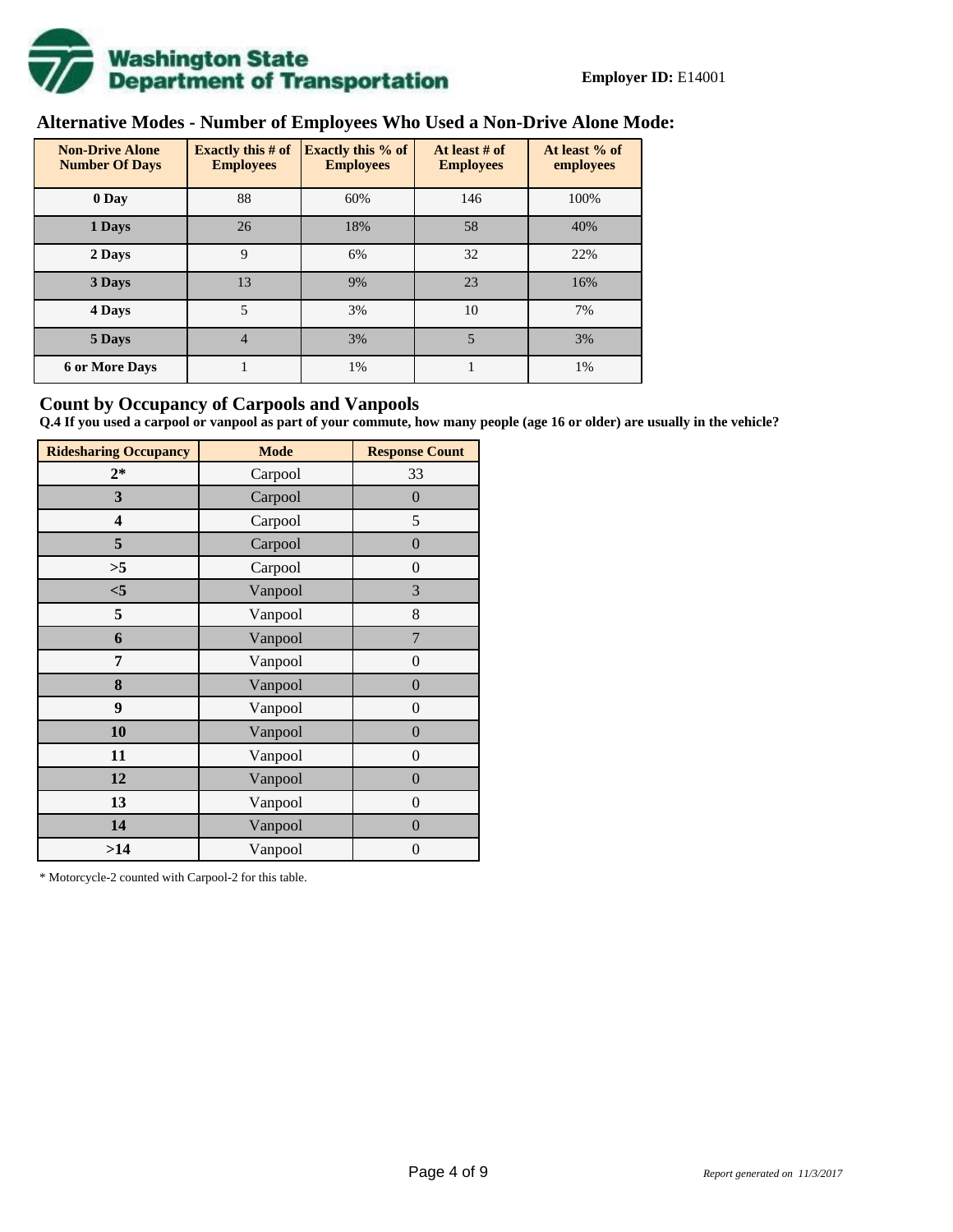

## **Reported Work Schedule - All Employees**

**Q.8 Which of the following best describes your work schedule?**

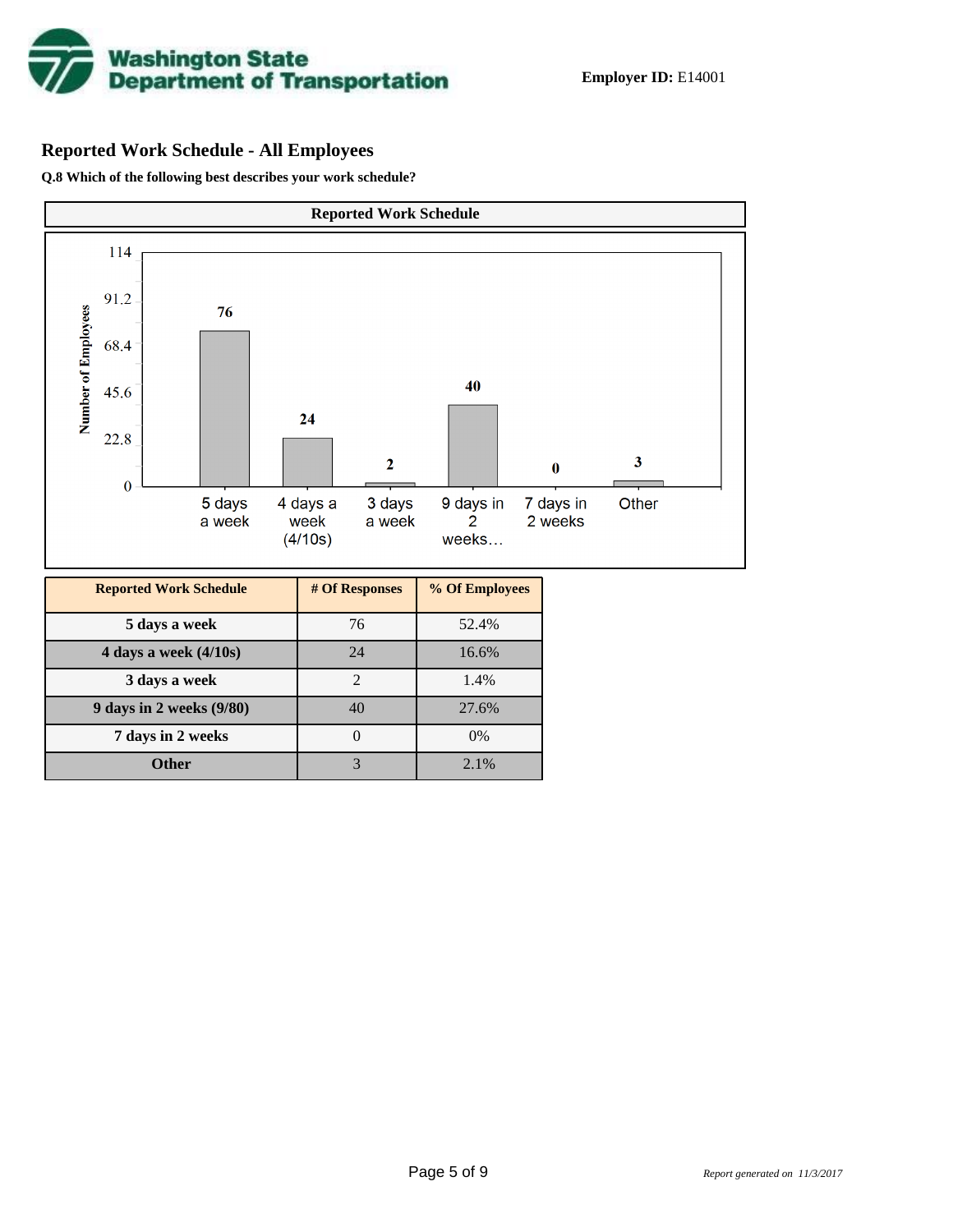

### **Parking and Telework**

**Q.9: On the most recent day that you drove alone to work, did you pay to park? (Mark "yes" if you paid that day, if you prepaid, if you are billed later, or if the cost of parking is deducted from your paycheck.)**



**Q.10: How many days do you typically telework?**

| <b>Telework Frequency</b>           | # of Responses | % of Responses |
|-------------------------------------|----------------|----------------|
| No Answer/Blank                     |                | $0.0\%$        |
| I don't telework                    | 104            | 71.2%          |
| Occasionally, on an as-needed basis | 12             | 8.2%           |
| 1-2 days/month                      |                | 0.7%           |
| 1 day/week                          | 15             | 10.3%          |
| 2 days/week                         | 12             | 8.2%           |
| 3 days/week                         | $\mathfrak{D}$ | 1.4%           |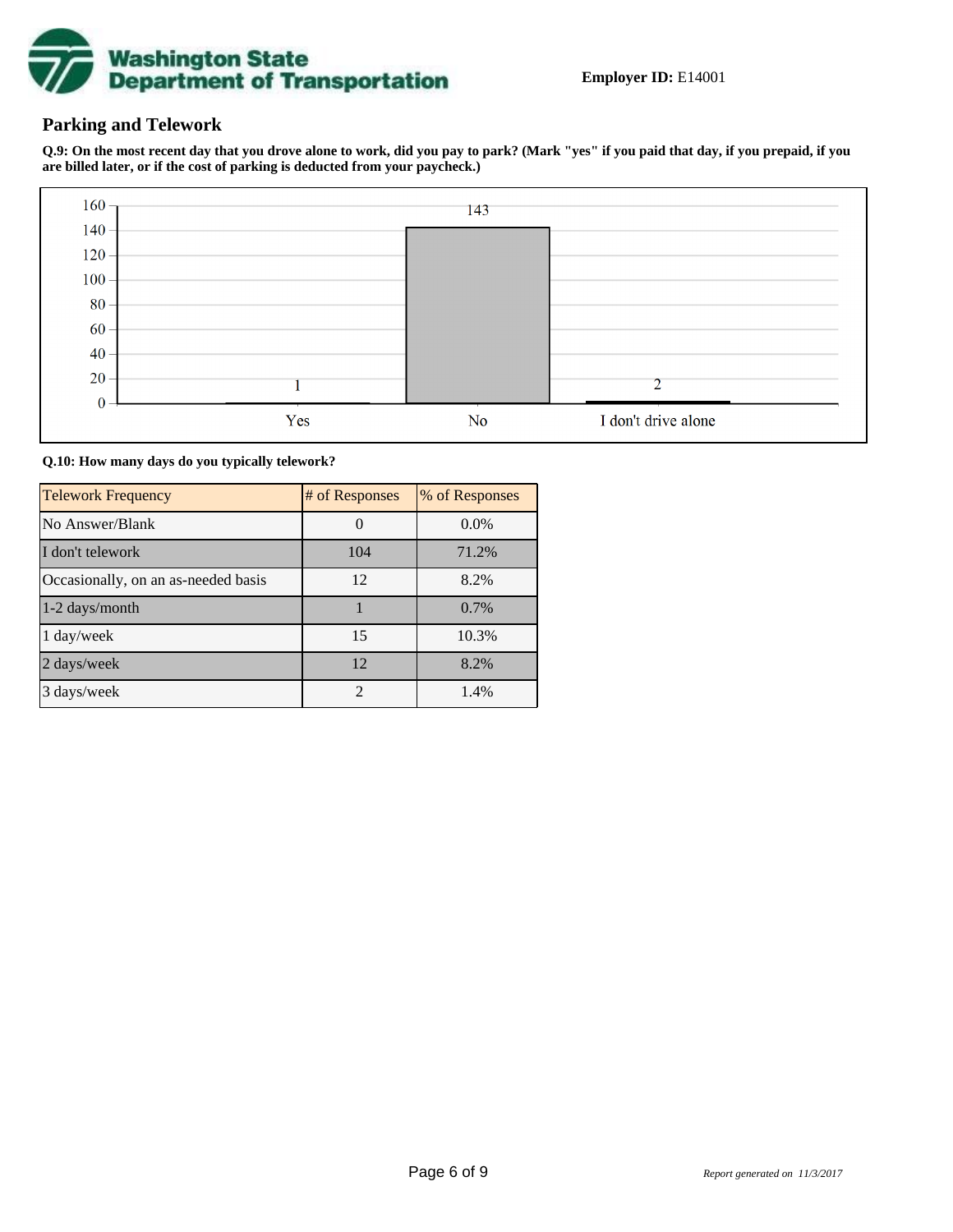

## **Reasons for driving alone to work/not driving alone to work**

**Q11. When you do not drive alone to work, what are the three most important reasons?**

| <b>Question Text</b>                                           | # of Responses | % of Responses |
|----------------------------------------------------------------|----------------|----------------|
| To save money                                                  | 43             | 18.6%          |
| I have the option of teleworking                               | 35             | 15.2%          |
| Personal health or well-being                                  | 31             | 13.4%          |
| Other                                                          | 27             | 11.7%          |
| Financial incentives for carpooling, bicycling or walking.     | 22             | 9.5%           |
| Environmental and community benefits                           | 21             | 9.1%           |
| Free or subsidized bus, train, vanpool pass or fare benefit    | 15             | 6.5%           |
| Driving myself is not an option                                | 14             | 6.1%           |
| To save time using the HOV lane                                | 8              | 3.5%           |
| Emergency ride home is provided                                | 7              | 3.0%           |
| Cost of parking or lack of parking                             | 6              | 2.6%           |
| I receive a financial incentive for giving up my parking space | $\mathbf{1}$   | 0.4%           |
| Preferred/reserved carpool/vanpool parking is provided         |                | 0.4%           |

#### **Q12. When you drive alone to work, what are the three most important reasons?**

| <b>Question Text</b>                                      | # of Responses | % of Responses |
|-----------------------------------------------------------|----------------|----------------|
| I like the convenience of having my car                   | 99             | 28.4%          |
| Riding the bus or train is inconvenient or takes too long | 77             | 22.1%          |
| Family care or similar obligations                        | 67             | 19.3%          |
| Other                                                     | 39             | 11.2%          |
| My commute distance is too short                          | 31             | 8.9%           |
| Bicycling or walking isn't safe                           | 20             | 5.7%           |
| My job requires me to use my car for work                 | 10             | 2.9%           |
| I need more information on alternative modes              | $\overline{4}$ | 1.1%           |
| There isn't any secure or covered bicycle parking         |                | 0.3%           |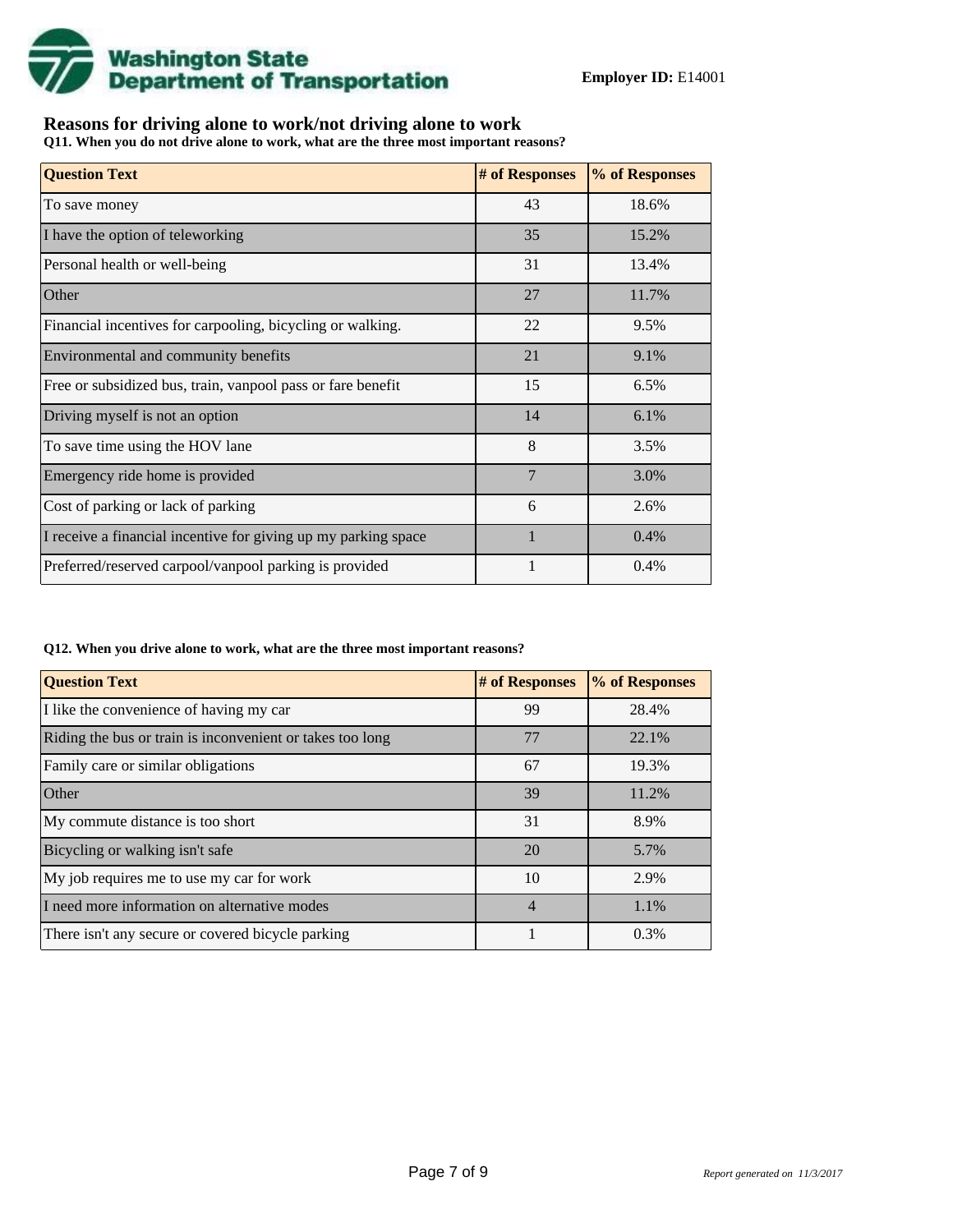

# **Commute Mode By ZipCode for All Employees**

**Q6. What is your home zip code?**

|               |                        |                     | <b>Weekly Count of Trips By Mode</b> |                  |                  |                  |                  |                  |                  |                  |                  |                  |                     |                  |                  |
|---------------|------------------------|---------------------|--------------------------------------|------------------|------------------|------------------|------------------|------------------|------------------|------------------|------------------|------------------|---------------------|------------------|------------------|
| Home Zip code | <b>Total Employees</b> | Employee Percentage | <b>Drive Alone</b>                   | Carpool          | <b>Vanpool</b>   | Motorcycle       | <b>Bus</b>       | Train            | <b>Bike</b>      | <b>Walk</b>      | Telework         | <b>CWW</b>       | Ferry (Car/Van/Bus) | Ferry (walk-on)  | <b>Other</b>     |
| 98501         | 27                     | 18.49%              | 106                                  | $\overline{4}$   | $\boldsymbol{0}$ | $\boldsymbol{0}$ | $\boldsymbol{0}$ | $\boldsymbol{0}$ | $\mathbf 1$      | $\boldsymbol{0}$ | $\mathbf{1}$     | $\sqrt{2}$       | $\mathbf{0}$        | $\boldsymbol{0}$ | $\overline{4}$   |
| 98512         | 17                     | 11.64%              | 64                                   | $\,8\,$          | $\boldsymbol{0}$ | $\boldsymbol{0}$ | $\boldsymbol{0}$ | $\boldsymbol{0}$ | $\boldsymbol{0}$ | $\boldsymbol{0}$ | $\overline{2}$   | $\mathbf{1}$     | $\boldsymbol{0}$    | $\boldsymbol{0}$ | $\sqrt{2}$       |
| 98503         | 13                     | 8.90%               | 56                                   | $\mathbf{1}$     | $\boldsymbol{0}$ | $\boldsymbol{0}$ | $\boldsymbol{0}$ | $\boldsymbol{0}$ | $\boldsymbol{0}$ | $\boldsymbol{0}$ | $\overline{2}$   | $\overline{c}$   | $\boldsymbol{0}$    | $\boldsymbol{0}$ | $\boldsymbol{0}$ |
| 98502         | 9                      | 6.16%               | 38                                   | $\boldsymbol{0}$ | $\boldsymbol{0}$ | $\boldsymbol{0}$ | $\boldsymbol{0}$ | $\boldsymbol{0}$ | $\overline{0}$   | $\boldsymbol{0}$ | $\overline{2}$   | $\overline{2}$   | $\boldsymbol{0}$    | $\boldsymbol{0}$ | $\boldsymbol{0}$ |
| 98506         | 8                      | 5.48%               | 29                                   | 3                | $\boldsymbol{0}$ | $\boldsymbol{0}$ | $\overline{7}$   | $\boldsymbol{0}$ | $\boldsymbol{0}$ | $\boldsymbol{0}$ | $\boldsymbol{0}$ | $\mathbf{1}$     | $\boldsymbol{0}$    | $\boldsymbol{0}$ | $\boldsymbol{0}$ |
| 98513         | $8\,$                  | 5.48%               | 38                                   | $\boldsymbol{0}$ | $\boldsymbol{0}$ | $\boldsymbol{0}$ | $\boldsymbol{0}$ | $\boldsymbol{0}$ | $\overline{0}$   | $\boldsymbol{0}$ | $\boldsymbol{0}$ | $\boldsymbol{0}$ | $\boldsymbol{0}$    | $\boldsymbol{0}$ | $\,1$            |
| 98516         | $\tau$                 | 4.79%               | 30                                   | $\boldsymbol{0}$ | $\boldsymbol{0}$ | $\boldsymbol{0}$ | $\boldsymbol{0}$ | $\boldsymbol{0}$ | $\boldsymbol{0}$ | $\boldsymbol{0}$ | $\mathbf{1}$     | $\boldsymbol{0}$ | $\boldsymbol{0}$    | $\boldsymbol{0}$ | $\boldsymbol{0}$ |
| 98532         | $\sqrt{6}$             | 4.11%               | 6                                    | $\overline{4}$   | 11               | $\boldsymbol{0}$ | $\boldsymbol{0}$ | $\boldsymbol{0}$ | $\overline{0}$   | $\boldsymbol{0}$ | $\mathbf{1}$     | $\overline{2}$   | $\boldsymbol{0}$    | $\boldsymbol{0}$ | $\sqrt{2}$       |
| 98589         | 5                      | 3.42%               | 20                                   | $\overline{4}$   | $\boldsymbol{0}$ | $\boldsymbol{0}$ | $\boldsymbol{0}$ | $\boldsymbol{0}$ | $\boldsymbol{0}$ | $\boldsymbol{0}$ | $\boldsymbol{0}$ | $\boldsymbol{0}$ | $\boldsymbol{0}$    | $\boldsymbol{0}$ | $\boldsymbol{0}$ |
| 98579         | $\overline{4}$         | 2.74%               | 16                                   | $\boldsymbol{0}$ | $\boldsymbol{0}$ | $\boldsymbol{0}$ | $\boldsymbol{0}$ | $\boldsymbol{0}$ | $\overline{0}$   | $\boldsymbol{0}$ | 3                | $\boldsymbol{0}$ | $\boldsymbol{0}$    | $\boldsymbol{0}$ | $\boldsymbol{0}$ |
| 98584         | $\overline{4}$         | 2.74%               | 13                                   | 3                | $\boldsymbol{0}$ | $\boldsymbol{0}$ | $\boldsymbol{0}$ | $\boldsymbol{0}$ | $\boldsymbol{0}$ | $\boldsymbol{0}$ | $\mathbf{1}$     | $\mathbf{1}$     | $\boldsymbol{0}$    | $\boldsymbol{0}$ | $\,1\,$          |
| 98563         | $\overline{3}$         | 2.05%               | 12                                   | $\boldsymbol{0}$ | $\boldsymbol{0}$ | $\boldsymbol{0}$ | $\boldsymbol{0}$ | $\boldsymbol{0}$ | $\overline{0}$   | $\boldsymbol{0}$ | $\boldsymbol{0}$ | $\mathbf{1}$     | $\boldsymbol{0}$    | $\boldsymbol{0}$ | $\boldsymbol{0}$ |
| 98406         | $\sqrt{2}$             | 1.37%               | $8\,$                                | $\boldsymbol{0}$ | $\boldsymbol{0}$ | $\boldsymbol{0}$ | $\boldsymbol{0}$ | $\boldsymbol{0}$ | $\boldsymbol{0}$ | $\boldsymbol{0}$ | $\mathbf{1}$     | $\boldsymbol{0}$ | $\boldsymbol{0}$    | $\boldsymbol{0}$ | $\boldsymbol{0}$ |
| 98407         | $\overline{2}$         | 1.37%               | $\overline{4}$                       | $\boldsymbol{0}$ | $\boldsymbol{0}$ | $\boldsymbol{0}$ | $\boldsymbol{0}$ | $\boldsymbol{0}$ | $\overline{0}$   | $\boldsymbol{0}$ | 5                | $\boldsymbol{0}$ | $\boldsymbol{0}$    | $\boldsymbol{0}$ | $\boldsymbol{0}$ |
| 98531         | $\overline{2}$         | 1.37%               | 10                                   | $\boldsymbol{0}$ | $\boldsymbol{0}$ | $\boldsymbol{0}$ | $\boldsymbol{0}$ | $\boldsymbol{0}$ | $\boldsymbol{0}$ | $\boldsymbol{0}$ | $\boldsymbol{0}$ | $\boldsymbol{0}$ | $\boldsymbol{0}$    | $\boldsymbol{0}$ | $\boldsymbol{0}$ |
| 98541         | $\overline{c}$         | 1.37%               | $\boldsymbol{0}$                     | 3                | $\boldsymbol{0}$ | $\boldsymbol{0}$ | $\boldsymbol{0}$ | $\boldsymbol{0}$ | $\mathbf{0}$     | $\boldsymbol{0}$ | $\overline{4}$   | $\boldsymbol{0}$ | $\boldsymbol{0}$    | $\boldsymbol{0}$ | $\boldsymbol{0}$ |
| 98597         | $\overline{2}$         | 1.37%               | $\boldsymbol{7}$                     | $\boldsymbol{0}$ | $\boldsymbol{0}$ | $\boldsymbol{0}$ | $\boldsymbol{0}$ | $\boldsymbol{0}$ | $\boldsymbol{0}$ | $\boldsymbol{0}$ | $\mathbf{1}$     | $\boldsymbol{0}$ | $\boldsymbol{0}$    | $\boldsymbol{0}$ | $\boldsymbol{0}$ |
| 95841         | $\mathbf{1}$           | 0.68%               | $\overline{3}$                       | $\overline{0}$   | $\boldsymbol{0}$ | $\boldsymbol{0}$ | $\boldsymbol{0}$ | $\boldsymbol{0}$ | $\overline{0}$   | $\boldsymbol{0}$ | $\mathbf{1}$     | $\boldsymbol{0}$ | $\boldsymbol{0}$    | $\boldsymbol{0}$ | $\mathbf{0}$     |
| 98023         | $\,1$                  | 0.68%               | 5                                    | $\boldsymbol{0}$ | $\boldsymbol{0}$ | $\boldsymbol{0}$ | $\boldsymbol{0}$ | $\boldsymbol{0}$ | $\boldsymbol{0}$ | $\boldsymbol{0}$ | $\boldsymbol{0}$ | $\boldsymbol{0}$ | $\boldsymbol{0}$    | $\boldsymbol{0}$ | $\boldsymbol{0}$ |
| 98092         | $\mathbf{1}$           | 0.68%               | $\overline{4}$                       | $\boldsymbol{0}$ | $\boldsymbol{0}$ | $\boldsymbol{0}$ | $\boldsymbol{0}$ | $\boldsymbol{0}$ | $\boldsymbol{0}$ | $\boldsymbol{0}$ | $\boldsymbol{0}$ | $\boldsymbol{0}$ | $\boldsymbol{0}$    | $\boldsymbol{0}$ | $\boldsymbol{0}$ |
| 98103         | $\mathbf{1}$           | 0.68%               | $\overline{2}$                       | $\boldsymbol{0}$ | $\boldsymbol{0}$ | $\boldsymbol{0}$ | $\boldsymbol{0}$ | $\boldsymbol{0}$ | $\boldsymbol{0}$ | $\boldsymbol{0}$ | $\boldsymbol{0}$ | $\,1$            | $\boldsymbol{0}$    | $\boldsymbol{0}$ | $\mathbf{1}$     |
| 98104         | $\mathbf{1}$           | 0.68%               | $\mathbf{1}$                         | $\boldsymbol{0}$ | $\mathbf{1}$     | $\boldsymbol{0}$ | $\boldsymbol{0}$ | $\boldsymbol{0}$ | $\boldsymbol{0}$ | $\boldsymbol{0}$ | $\overline{2}$   | $\boldsymbol{0}$ | $\boldsymbol{0}$    | $\boldsymbol{0}$ | $\boldsymbol{0}$ |
| 98106         | $\mathbf{1}$           | 0.68%               | $\overline{4}$                       | $\boldsymbol{0}$ | $\boldsymbol{0}$ | $\boldsymbol{0}$ | $\boldsymbol{0}$ | $\boldsymbol{0}$ | $\boldsymbol{0}$ | $\boldsymbol{0}$ | $\boldsymbol{0}$ | $\boldsymbol{0}$ | $\boldsymbol{0}$    | $\boldsymbol{0}$ | $\boldsymbol{0}$ |
| 98198         | $\mathbf{1}$           | 0.68%               | 5                                    | $\boldsymbol{0}$ | $\boldsymbol{0}$ | $\boldsymbol{0}$ | $\boldsymbol{0}$ | $\boldsymbol{0}$ | $\boldsymbol{0}$ | $\boldsymbol{0}$ | $\boldsymbol{0}$ | $\boldsymbol{0}$ | $\boldsymbol{0}$    | $\boldsymbol{0}$ | $\boldsymbol{0}$ |
| 98328         | $\,1\,$                | 0.68%               | $\overline{4}$                       | $\boldsymbol{0}$ | $\boldsymbol{0}$ | $\boldsymbol{0}$ | $\boldsymbol{0}$ | $\boldsymbol{0}$ | $\overline{0}$   | $\boldsymbol{0}$ | $\boldsymbol{0}$ | $\,1$            | $\boldsymbol{0}$    | $\boldsymbol{0}$ | $\boldsymbol{0}$ |
| 98367         | $1\,$                  | 0.68%               | $\boldsymbol{0}$                     | $\boldsymbol{0}$ | 3                | $\boldsymbol{0}$ | $\boldsymbol{0}$ | $\boldsymbol{0}$ | $\boldsymbol{0}$ | $\boldsymbol{0}$ | $\boldsymbol{0}$ | $\mathbf{1}$     | $\boldsymbol{0}$    | $\boldsymbol{0}$ | $\boldsymbol{0}$ |